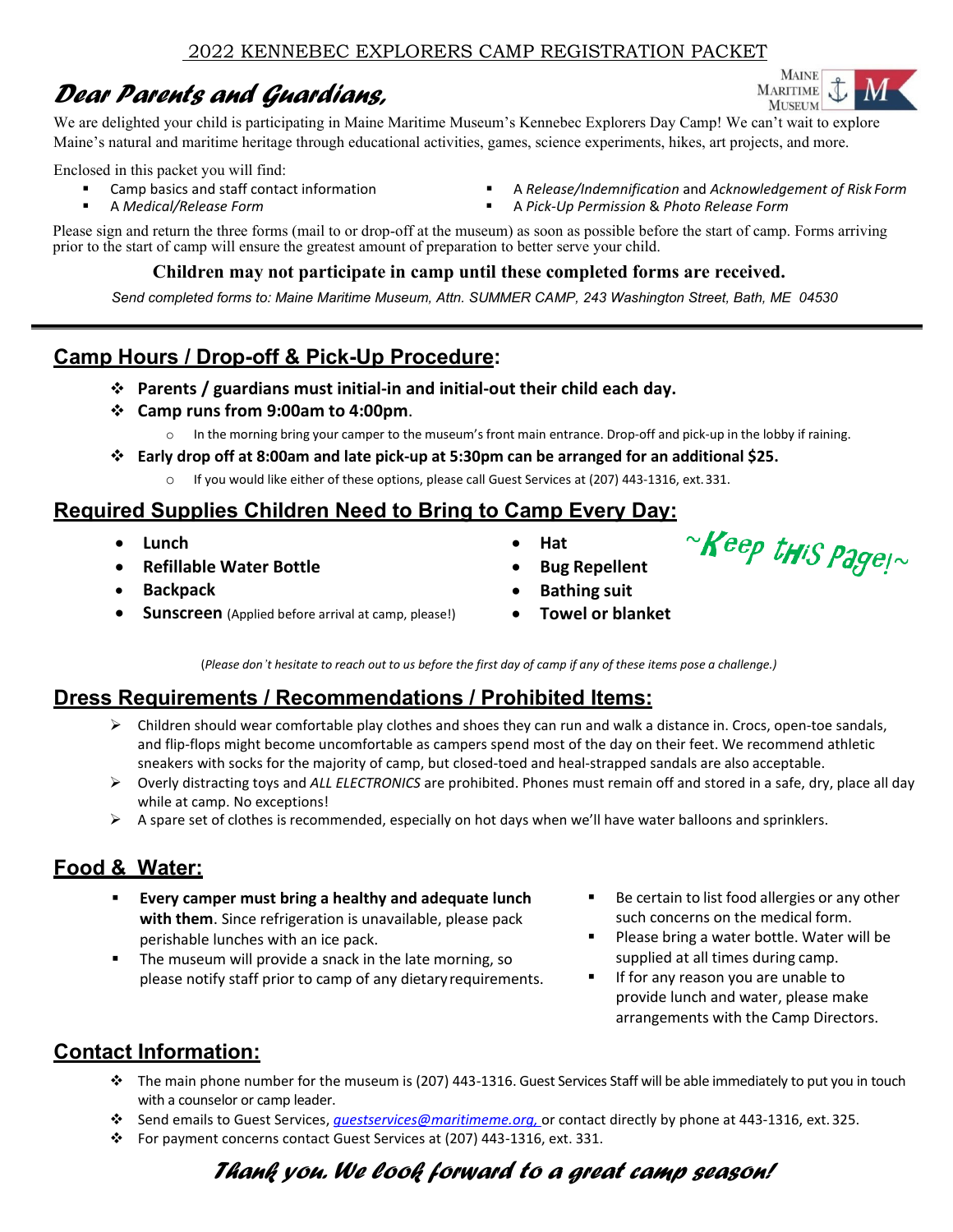

#### **Medical/Release Form**

To be completed by **Parent or Guardian** if participant is under 18 years of age. This must be completed for each individual child. **The below information requested has been identified by local first responders as being helpful in an emergency situation.**

|                                           |                  |                                                                                                                                                                                                                                | Height Weight Birthday / / Phone #: (100) Week(s) Attending Camp: / to /                                                                                                                                                       |                            |
|-------------------------------------------|------------------|--------------------------------------------------------------------------------------------------------------------------------------------------------------------------------------------------------------------------------|--------------------------------------------------------------------------------------------------------------------------------------------------------------------------------------------------------------------------------|----------------------------|
|                                           |                  |                                                                                                                                                                                                                                |                                                                                                                                                                                                                                |                            |
| <b>EMERGENCY CONTACT</b>                  |                  | Name has a series of the series of the series of the series of the series of the series of the series of the series of the series of the series of the series of the series of the series of the series of the series of the s |                                                                                                                                                                                                                                |                            |
|                                           |                  |                                                                                                                                                                                                                                |                                                                                                                                                                                                                                |                            |
| <b>ALTERNATIVE 2<sup>nd</sup> CONTACT</b> |                  | Name has a series of the series of the series of the series of the series of the series of the series of the series of the series of the series of the series of the series of the series of the series of the series of the s |                                                                                                                                                                                                                                |                            |
|                                           |                  |                                                                                                                                                                                                                                |                                                                                                                                                                                                                                |                            |
|                                           |                  |                                                                                                                                                                                                                                | HEALTH HISTORY FOR RESPONDER CARE: Check those that apply, give dates and description if appropriate:                                                                                                                          |                            |
| $\Box$ Heart Trouble                      | $\Box$ Fainting  | □ Stomach Upsets                                                                                                                                                                                                               | $\Box$ Serious Poison Ivy Reactions                                                                                                                                                                                            | $\Box$ Wears Glasses       |
| $\Box$ Low Blood Pressure                 |                  | $\Box$ Asthma $\Box$ Constipation                                                                                                                                                                                              | $\Box$ Wears Contact Lenses                                                                                                                                                                                                    | $\Box$ Hearing Impairment  |
| $\Box$ High blood Pressure                |                  | $\Box$ Hay Fever $\Box$ Kidney Trouble                                                                                                                                                                                         | $\Box$ Sunstroke                                                                                                                                                                                                               | $\Box$ Diabetes            |
| $\Box$ Tuberculosis                       |                  |                                                                                                                                                                                                                                | $\Box$ Bronchitis $\Box$ Hyperventilation $\Box$ Frequent Sore Throat                                                                                                                                                          | $\Box$ Headaches Sinusitis |
| $\Box$ Earaches                           | $\Box$ Sinusitis | $\Box$ Other Histories or Conditions (list below)                                                                                                                                                                              |                                                                                                                                                                                                                                | $\Box$ Convulsions         |
|                                           |                  |                                                                                                                                                                                                                                |                                                                                                                                                                                                                                |                            |
|                                           |                  |                                                                                                                                                                                                                                | Operations or serious injuries: New York Change and Series and Series and Series and Series and Series and Series and Series and Series and Series and Series and Series and Series and Series and Series and Series and Serie |                            |
|                                           |                  |                                                                                                                                                                                                                                | Physical limitations or medical equipment required for physical activities: Manual Action and Action and Action                                                                                                                |                            |
|                                           |                  | Can the camper swim? Date of most recent tetanus shot:                                                                                                                                                                         |                                                                                                                                                                                                                                |                            |
|                                           |                  |                                                                                                                                                                                                                                | Any emotional or behavioral challenges or situations camp staff should be aware of to better serve the camper:                                                                                                                 |                            |
|                                           |                  |                                                                                                                                                                                                                                |                                                                                                                                                                                                                                |                            |
| <b>ALLERGIES &amp; MEDICATIONS</b>        |                  |                                                                                                                                                                                                                                |                                                                                                                                                                                                                                |                            |
|                                           |                  |                                                                                                                                                                                                                                | $M_1$ distributions of the contractions of the same single $\Omega$ , the $\Omega$ contract on the contract $\Omega$ and $\Omega$ and $\Omega$ and $\Omega$ and $\Omega$ and $\Omega$                                          |                            |

Medications will be kept and distributed by camp staff only. Please make sure staff understands your child's medication procedures. **Any daily "school year" medications should be continued during this program.** Parents and Guardians who wish to have their children self-administer medication must have written permission by their primary care physician and submit it with this form.

| Allergy                    | Reaction          | <b>Medication Required</b>   | yes<br>yes | Sent with the Participant?<br>no<br>no  |
|----------------------------|-------------------|------------------------------|------------|-----------------------------------------|
| <b>Current Medications</b> | <b>Directions</b> | <b>Reason for Medication</b> | yes        | <b>Sent with the Participant?</b><br>no |
|                            |                   |                              | yes        | no                                      |
| Medical Insurance Company: |                   | Policy Number:               |            |                                         |

**Consent:** To the best of my knowledge the above information is correct. Permission is given for any emergency medical care which might be deemed necessary by medical personnel. I recognize my responsibility, through appropriate insurance or otherwise, to cover all medical and transportation expenses resulting from illness or injury during this program. I also give permission for Camp Staff to transport or arrange transportation for me/my child to the hospital or medical/dental office. Every reasonable effort will be made to contact the parent/guardian in the event of an emergency.

**Parent/Guardian Signature Date 2018 19:30 19:30 19:30 19:30 19:30 19:30 19:30 19:30 19:30 19:30 19:30 19:30 19:30 19:30 19:30 19:30 19:30 19:30 19:30 19:30 19:30 19:30 19:30 19:30 19:30 19:30 19:30 19:30 19:30 19:30 19:30** 

**(Must be a legal guardian of child)**

**In this packet is also a** *Release, Indemnification and Acknowledgment of Risk* **form. Please read and sign. Your signatures are necessary for your child's participation.**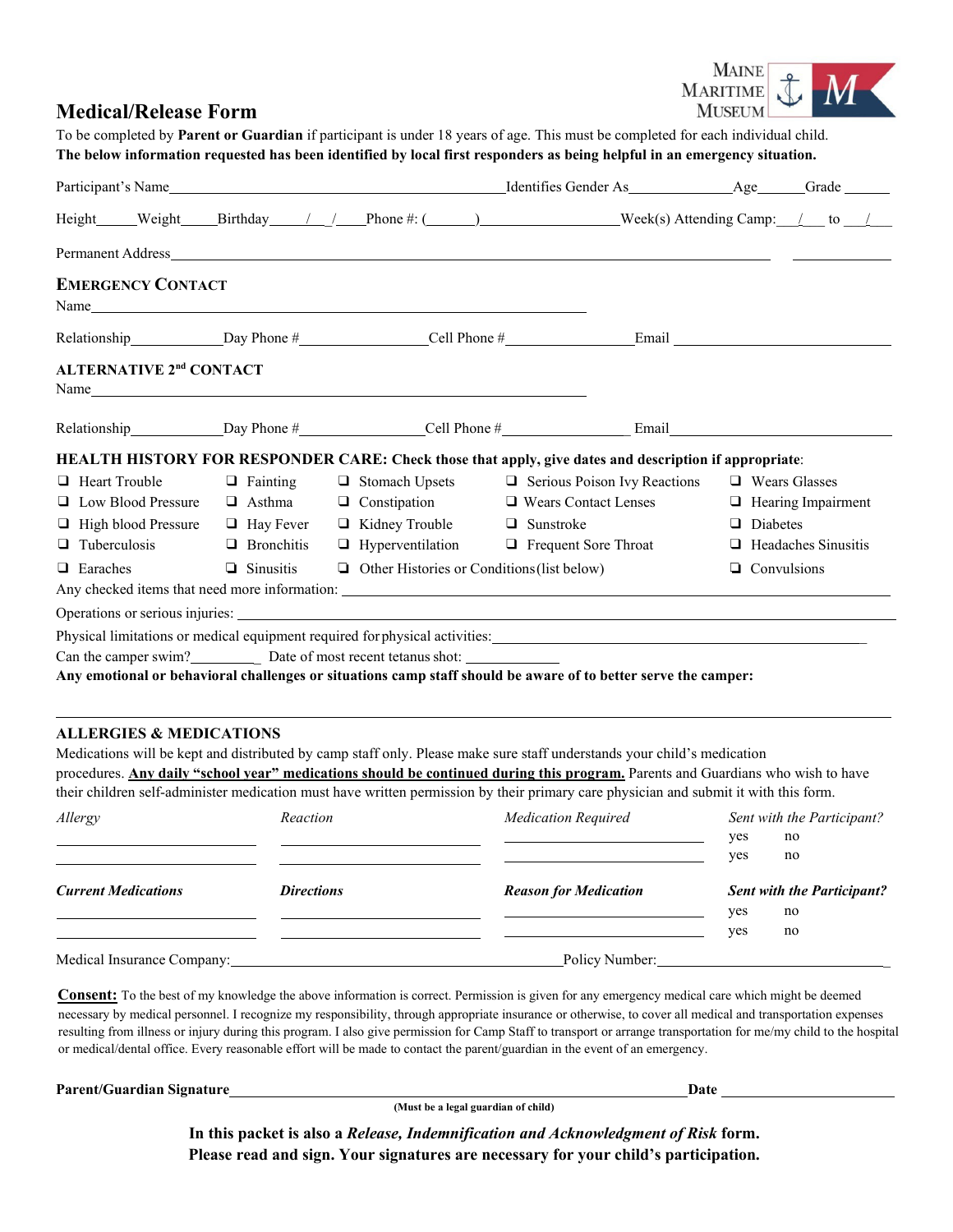### *Youth Program*  **Release, Indemnification, & Acknowledgement of Risk Form**



#### **DESCRIPTION OF THE PROGRAM**

Maine Maritime Museum's summer youth program offers a unique opportunity to learn in an outdoor environment. The program works to provide fun, educational experiences with the goal of helping participants understand and appreciate their natural environment. Please make a copy of these forms for your own records and submit the original signed copy to the museum.

Maine Maritime Museum's youth program components may include, but are not limited to (most programs include only some of these activities):

| Day Hiking               | Animal Tracking           | <b>Active Games</b>    | Maritime Heritage Study  |
|--------------------------|---------------------------|------------------------|--------------------------|
| Food Preparation         | <b>Community Building</b> | Wading in Moving Water | <b>Watershed Studies</b> |
| Team Activities          | Ecosystems Study          | Historic Tool Use      | Use of Museum Exhibits   |
| Off-Trail Navigation     | Vehicle/Bus Travel        | Science Experiments    | Leave No Trace Practices |
| Cruises/Watercraft Usage | Ocean Beach Trips         | Arts and Crafts        | Playground Equipment Use |

Programming is varied. It includes half-day programs, with some indoor segments, to full-day outdoor experiences with the group covering sometimes long distances of varied, unpaved terrain. If you are unsure about a particular activity, please do not hesitate to ask for further explanation. On most Tuesdays and Thursdays (sometimes other days), campers will travel via bus off campus for full-day fieldtrips. All of our programming involves outdoor experiences where inherent risk and unpredictability are present. Campers are expected to be informed by parents/guardians prior to camp about the types of activities they will be participating in. Campers must apply sunscreen during camp, so please inform us in advance of any sunscreen related allergies. Kennebec Explorers conducts camp using a group cooperative model. Campers are expected to participate in most activities and if they choose not to participate are expected to encourage and cheer on other campers during activities. Campers may be asked to leave camp without a refund if their behavior is repeatedly deemed unsafe, unkind, or overly disruptive, and/or if they breach the "Camper Contract." Behavioral management conclusions are at the discretion of camp leaders.

It is the policy of Maine Maritime Museum to send a child home in case of illness or serious injury as we do not have nursing staff or facilities available for treatment/convalescence. We request that you keep your child home when sick to avoid contagion among other participants and staff. Allow an extra day at home beyond fever or other serious symptoms for full rest and return to good health. Camp Staff will remain vigilant for Covid-19 symptoms. Any student exhibiting or complaining of Covid-19 symptoms will be sent home. Maine Maritime Museum abides by current CDC recommendations.

#### **INDEMNIFICATION AND RELEASE**

I acknowledge that my/my child's participation in Maine Maritime Museum's youth program entails known and unanticipated risks, which could result in physical or emotional injury, including death, to participants. I understand that the program includes wilderness experiences and will be continued in inclement weather and that each participant must provide proper clothing for their warmth and comfort. I accept the fact that program facilitators cannot guarantee my/my child's total safety and that some risks associated with outdoor activities are beyond their control. I also understand that I/my child may be outside of immediate ambulance response and evacuation may be a longer process than a street emergency. I realize in the course of the program, I/my child may experience snow or ice covered trails, snow, rain, sleet, hail, freezing rain, high winds, intense sun, lightning, insects or other conditions that cannot be predicted. In consideration of my/my child being permitted by Maine Maritime Museum to participate in the education program, I agree to indemnify and hold harmless Maine Maritime Museum from any and all claims which arise out of my/my child's participation in this program.

I hereby represent that I am/my dependent (dependent's name) is in good health and that I have adequately informed Maine Maritime Museum personnel of any special needs that I/my child may have. I expressly agree and promise, on behalf of myself/my dependent, to assume all risks existing in Maine Maritime Museum's education program and in borrowing Maine Maritime Museum equipment. My/my dependent's participation is voluntary in spite of all the risks and I agree to release, defend and hold harmless Maine Maritime Museum and its officers, directors, employees and agents from any liability for any claims, without limitation, which arise out of my/my child's participation in this program unless caused by Maine Maritime Museum's gross negligence or willful misconduct.

I have had sufficient opportunity to read and ask any questions I may have of this document. I have read and understood it and agree to be bound by its terms.

Participant (if 18 years or older) or **Parent/Guardian Signature Date**